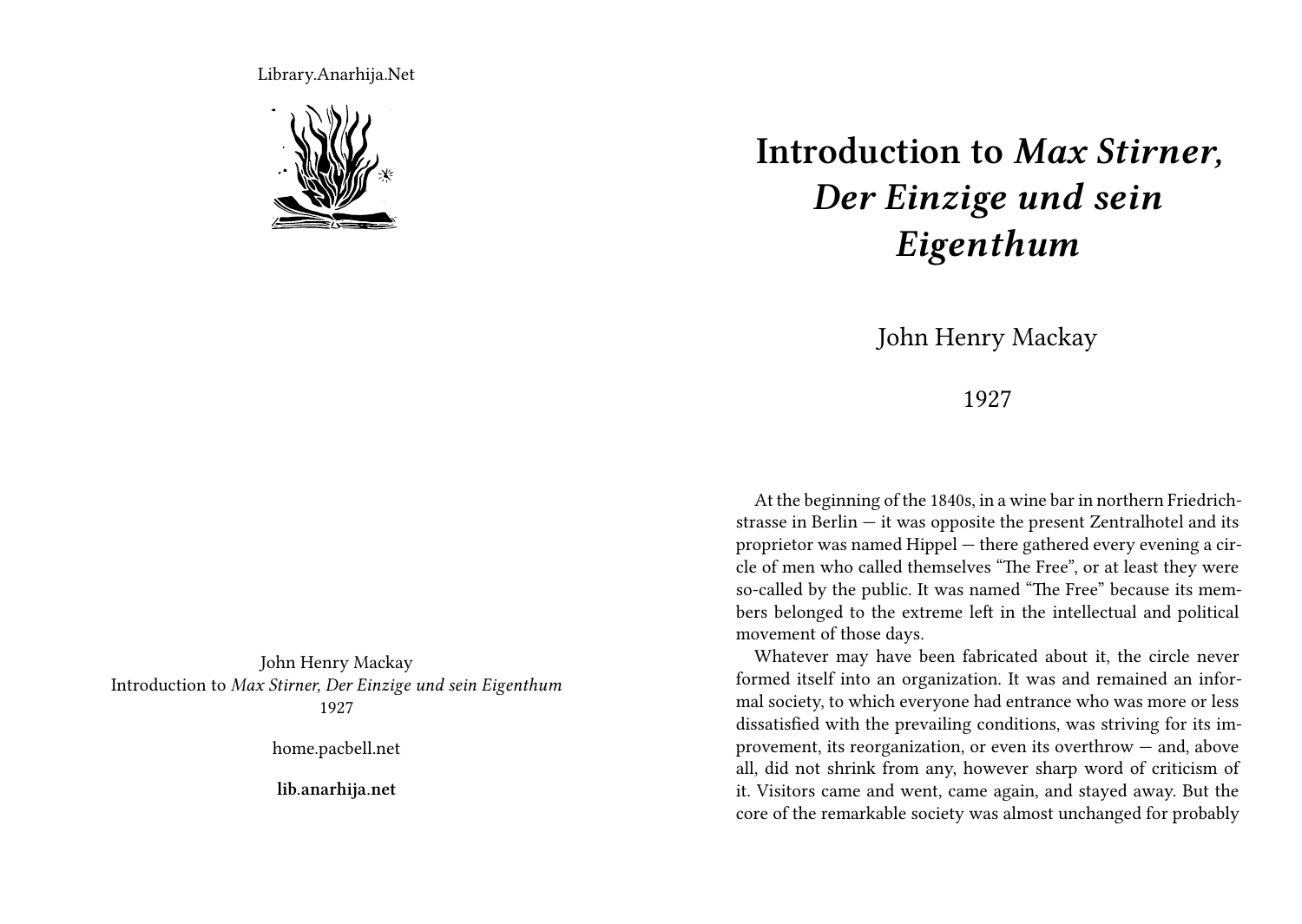a decade, through 1848 and beyond, until it fell apart in the grim period of ever increasing reaction, to disintegrate finally under its pressure, which had become unbearable.

The principle representatives of this core were personalities, often and loudly named, whose courageous and relentless criticism of their times again and again drew the attention of the wide public to them. Above all there was their recognized head, Bruno Bauer, the Bible critic  $-$  who had lost his position as privates domen  $-$  and restlessly active publicist. He was the opponent and "exposer" of Hegel, and the publisher-editor of the *Allgemeine Literaturzeitung*, the camp of the entire young movement of "criticism" of the "masses", under which catchword all endeavors inimical to the "intellect" were gradually combined. Beside him, but entirely under his influence, stood his brother Edgar, though he was taken away from the circle by his sentence to several years in prison because of an all too sharp publication against church and state. A close friend of the two brothers, Ludwig Buhl, the translator of Louis Blanc and Casanova, even surpassed in viciousness the criticism of the Bauers. When from the row of names completely forgotten today are added those of the gymnasium teacher Koppen, the literary figure Friedrich Saß, and the newspaper writer Dr. Eduard Meyen — perhaps also the frequently mentioned Dr. Adolf Rutenberg and Arthur Müller, the editor of *Die ewige Lampe* — then the inner circle of The Free appears more or less complete. To its wider circle belonged, as was said, almost everyone who was carried away in that time, whose days were pregnant with hope, and who let themselves be swept along. Those names are far too many to be able to number even a few further ones here. Yet, let at least three of these visitors be recalled who honored the society with a fleeting visit, since their names resound to us: Georg Herwegh, Arnold Rüge, and Hoffmann von Fallersleben.

The tone of the circle was free, loud, and  $-$  in spite of the occasional presence of ladies — often cynical. Each expressed what he thought. The questions of the day, such as the socialist movement,

nervous fever brought on by a carbuncle in his neck (and probably also as a result of wrong medical treatment).

Only a few old friends followed his coffin as he was buried on 28 June in the Sophienkirchhof. The heir of his meager belongings was his aged mother, who had suffered from an "idée fixe" for many years, certainly since 1835, and had been admitted to the Berlin Charité [the hospital associated with the university]. His book and he with it  $-$  were already forgotten by then. The rebirth of both began only when, having read it and recognized its true significance, I began in 1889 my arduous researches into the forgotten life, researches that were rich in unexpected incidents and yet so infinitely interesting. I set down the results in my biography eight years later, having no hope of further discoveries. I must refer to it anyone who wishes to know more about the "unique one" than I am able to crowd into this brief introduction. Today the name Max Stirner is no longer unknown to any educated person. The houses where he was born and where he died, as well as his grave, all bear signs commemorating him, and his book, translated into all languages of the civilized world, stands there, "after a long night of thinking and believing", at the beginning of a new and hopefully better time, illuminated by the glory of immortality.

John Henry Mackay 1927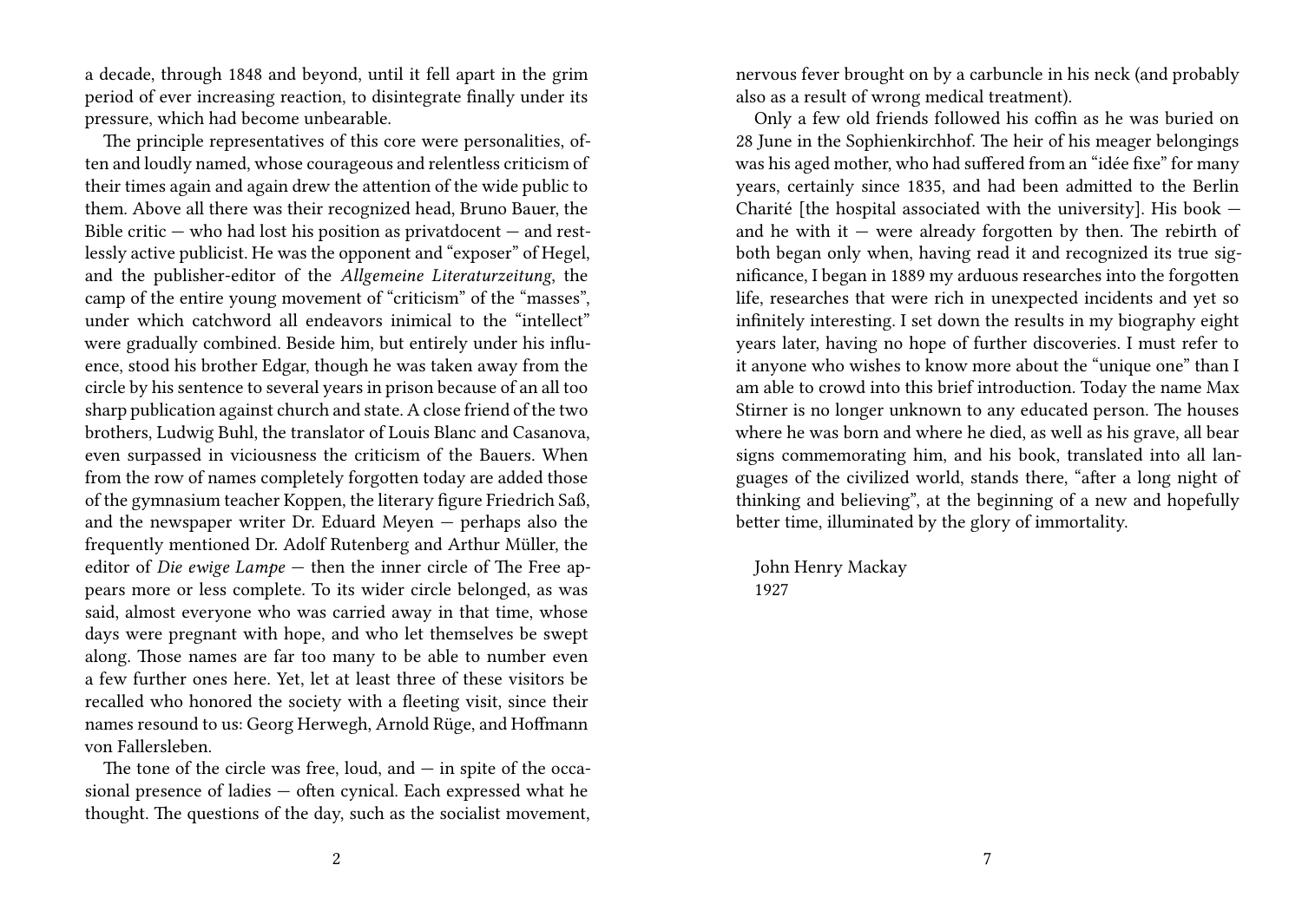State; virtue and morality; freedom and truth; right and duty. From now on one individual stands opposite another, without rights and without duties, and what alone still binds them to one another is the voluntarily concluded contract ("I will not deceive a confidence that I have voluntarily called forth"). 6 That such a work could not in its consequences be understood by his contemporaries may not be surprising. They were baffled and did not know what to do with it. Some took it to be a satire, others saw in it only a monstrous product of the devil, until its pages too were carried away by the storms of the coming years.

These storms did not completely split up the core of The Free, though they left only a few secondary members. Hippel had moved from Friedrichstrasse to Dorotheenstrasse and during the revolution his bar was a sort of headquarters for all kinds of leftist parties. After the reaction it became more and more quiet there and only the old friends still held together for a while. With them was Max Stirner.

He had given up his position in the school for young ladies before the publication of his book, and soon afterwards his relationship with Marie Dähnhardt was also dissolved by mutual agreement, after the fortune of the young wife was used up and various literary and other pursuits, among them a milk business, had gone wrong. She went at first to Australia, came to know need and misery, and then went to London. There she died at an advanced age in 1902, completely in the arms of the "only true church", embittered and no longer entirely lucid mentally.

Her husband continued to exist in his usual modest lifestyle  $-$  a good cigar was his only luxury. It was going badly for him too. He moved from one address to another and at times ran into extreme need, so that he twice came to know debtor's prison. But then, protected from the worst through an agreement on the sale of his stepfather's house in Kulm, he found two cheerful rooms and good care with a Madame Weiss in Philippstrasse. Death came to him quickly and unexpectedly. On 25 June 1856, at age 50, Max Stirner died of a

which was still in its infancy, censorship, the student and religious movement, the Jewish question, and the question of women's rights — all gave inexhaustible matter for long conversations and heated debates, and always they found themselves in sharpest contrast to the ruling authorities. Here too the year 1848 threw its shadow ahead.

They smoked much, but drank only moderately. Hippel, the proprietor, served them on credit. When he sometimes did not, then it could happen that they went down Under den Linden to beg. When they were more by themselves, the evenings also often concluded with long pipes and a harmless game of cards.

A circle, always stimulating and of undoubted significance for the history of the pre- March period [leading up to the revolution of March 1848], it was attractive and yet also repulsive, according to the type and behavior of its visitors; and it is unforgettable through one man, who probably belonged to it from its very beginning, but certainly up to its end.

This one man was a slender, always carefully dressed man of middle height. His short, blond sideburns left his chin free; behind steel glasses calm and friendly blue eyes looked out on people and things; and a smile inclined to light irony tended to play around his fine mouth.

His conduct and his way of life were as simple and unobtrusive as his outward appearance. Almost without needs, also without that for a more intimate friendship, he kept himself with inner refinement in the background of the loud society and therefore remained mostly unnoticed on more strongly visited gatherings.

Because of his strikingly high forehead everyone called him Max Stirner [Stirn = forehead], and it was said that he was working on a thick book in which he planned to set down his "I".

In reality his name was Johann Caspar Schmidt, and he was born on 25 October 1806 in Bayreuth, the son of the "wind instrument maker" Albert Christian Heinrich Schmidt and his wife Sophia Eleonora, née Reinlein. He lost his father early; after the remarriage